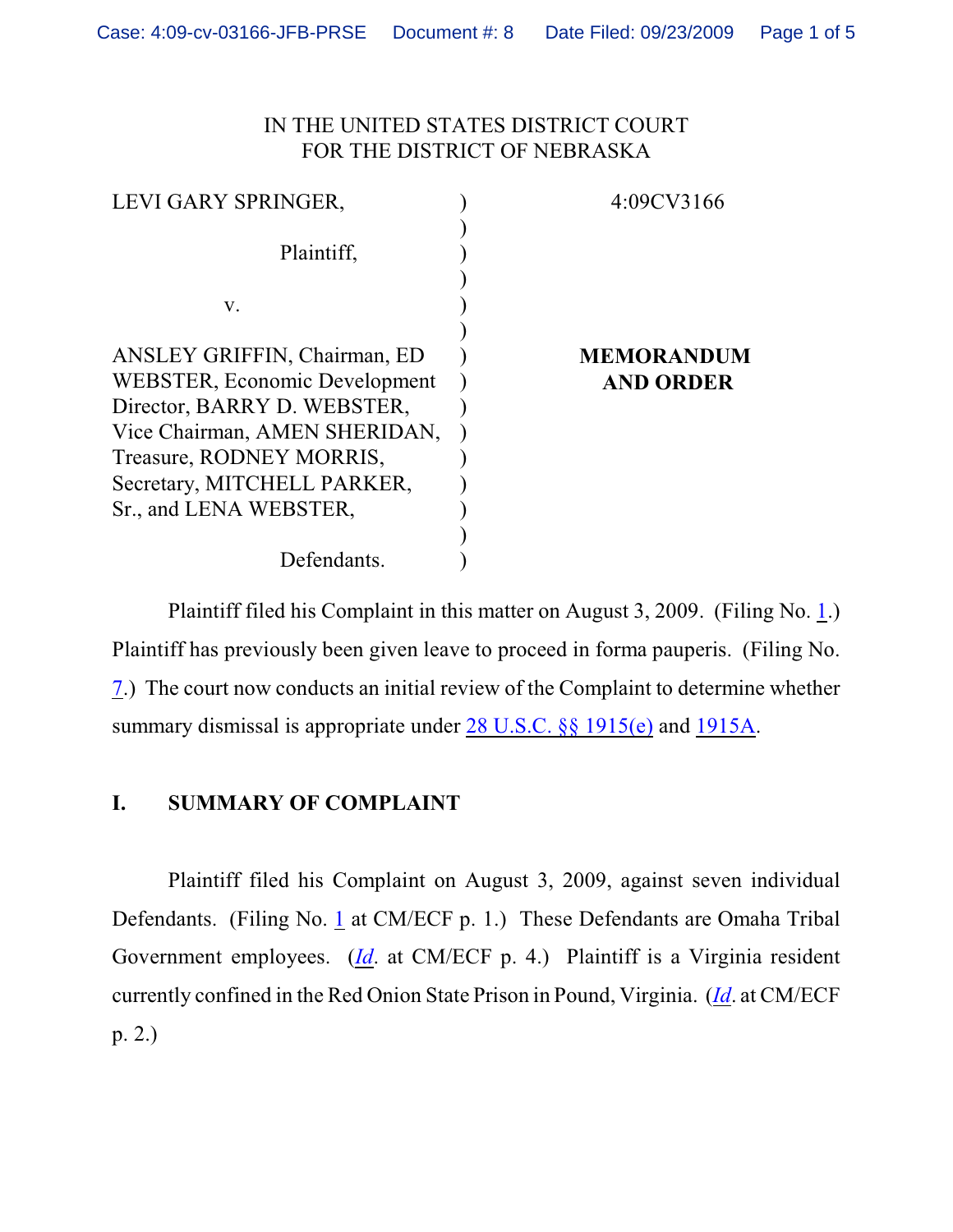Condensed and summarized, Plaintiff alleges that Defendants violated federal law when they failed to provide him with his per capita distribution of casino proceeds. (*[Id](https://ecf.ned.uscourts.gov/doc1/11301799870)*. at CM/ECF pp. 4, 6-9.) Specifically, Plaintiff alleges that Defendants have control of the Omaha Tribe's financial resources, including "Casino Omaha and Casino Lucky 77." (*[Id](https://ecf.ned.uscourts.gov/doc1/11301799870)*. at CM/ECF pp. 4-8.) Omaha tribal members are "entitled" to a portion of the proceeds generated by these casinos and Defendants distribute these proceeds by check. (*[Id](https://ecf.ned.uscourts.gov/doc1/11301799870)*.) Defendants allegedly distributed at least four of Plaintiff's "entitlement" checks to another "Springer Family" member. (*[Id](https://ecf.ned.uscourts.gov/doc1/11301799870).* at CM/ECF pp. 4-5.) Plaintiff seeks monetary relief in an "undetermined" amount for the four checks. (*[Id](https://ecf.ned.uscourts.gov/doc1/11301799870).* at CM/ECF pp. 5, 10.) Plaintiff also seeks injunctive relief in the form of a temporary restraining order that prevents the "sale of [tribal] land to outside investors." (*[Id](https://ecf.ned.uscourts.gov/doc1/11301799870)*.)

#### **II. APPLICABLE LEGAL STANDARDS ON INITIAL REVIEW**

The court is required to review prisoner and in forma pauperis complaints seeking relief against a governmental entity or an officer or employee of a governmental entity to determine whether summary dismissal is appropriate. *See* [28](http://www.westlaw.com/find/default.wl?rs=CLWP3.0&vr=2.0&cite=28+USCA+ss+1915%28e%29) [U.S.C. §§ 1915\(e\)](http://www.westlaw.com/find/default.wl?rs=CLWP3.0&vr=2.0&cite=28+USCA+ss+1915%28e%29) and [1915A](http://web2.westlaw.com/find/default.wl?fn=_top&rs=WLW8.04&rp=%2ffind%2fdefault.wl&vr=2.0&cite=28+USC+section+1915A). The court must dismiss a complaint or any portion thereof that states a frivolous or malicious claim, that fails to state a claim upon which relief may be granted, or that seeks monetary relief from a defendant who is immune from such relief. [28 U.S.C. § 1915\(e\)\(2\)\(B\)](http://www.westlaw.com/find/default.wl?rs=CLWP3.0&vr=2.0&cite=28+USCA+s+1915%28e%29%282%29%28B%29); [28 U.S.C. § 1915A](http://www.westlaw.com/find/default.wl?rs=CLWP3.0&vr=2.0&cite=28+USCA+s+1915A).

Therefore, where a pro se plaintiff does not set forth enough factual allegations to "nudge[] their claims across the line from conceivable to plausible, their complaint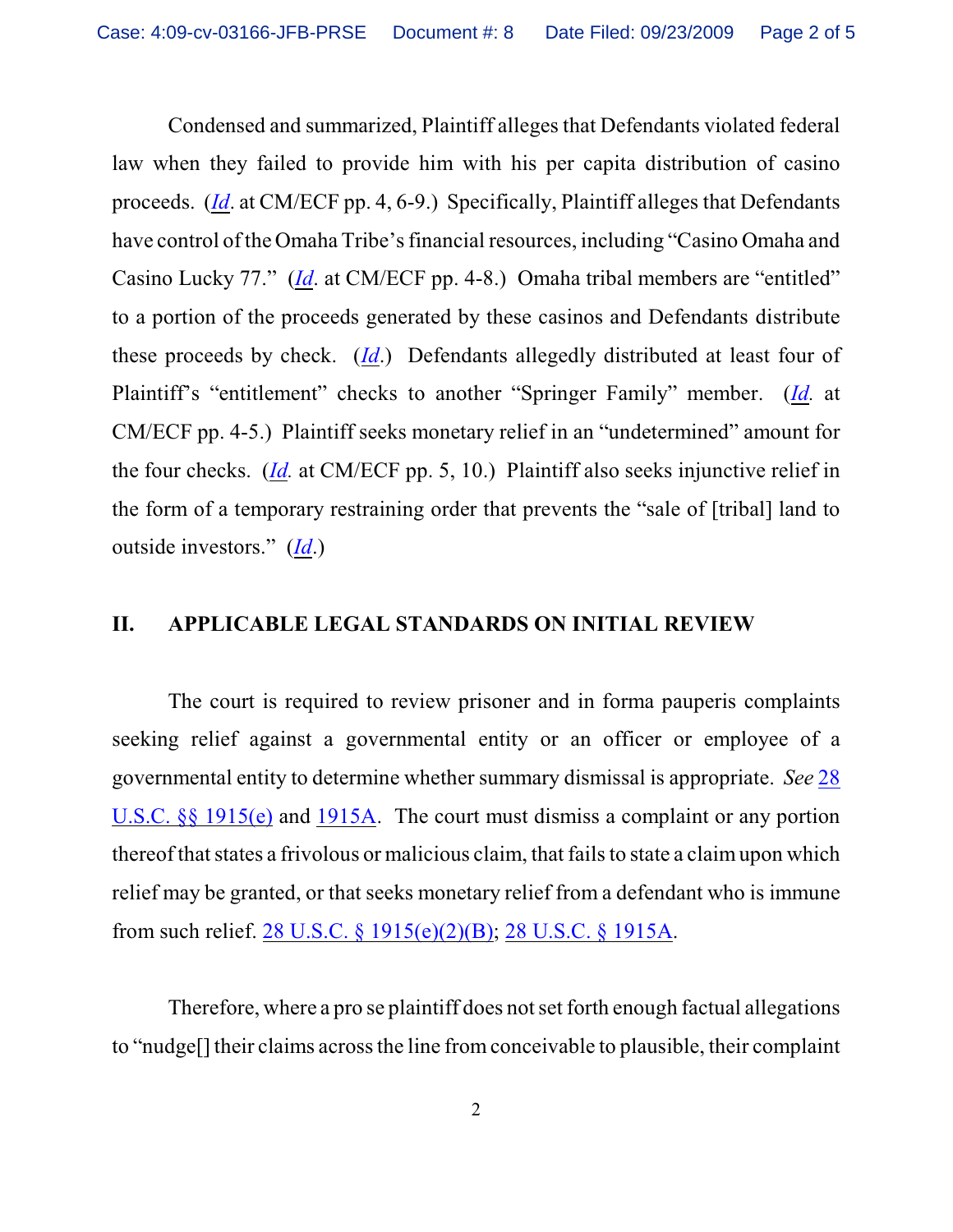must be dismissed" for failing to state a claim upon which relief can be granted. *[Bell](http://www.westlaw.com/find/default.wl?rs=CLWP3.0&vr=2.0&cite=127+S.Ct.+1955) Atlantic Corp. v. Twombly*[, 127 S. Ct. 1955, 1974 \(2007\)](http://www.westlaw.com/find/default.wl?rs=CLWP3.0&vr=2.0&cite=127+S.Ct.+1955) (overruling *[Conley v.](http://web2.westlaw.com/find/default.wl?fn=_top&rs=WLW8.04&rp=%2ffind%2fdefault.wl&vr=2.0&cite=355+U.S.+41) Gibson,* [355 U.S. 41 \(1967\)](http://web2.westlaw.com/find/default.wl?fn=_top&rs=WLW8.04&rp=%2ffind%2fdefault.wl&vr=2.0&cite=355+U.S.+41), and setting new standard for failure to state a claim upon which relief may be granted). Regardless of whether a plaintiff is represented or is appearing pro se, the plaintiff's complaint must allege specific facts sufficient to state a claim. *See Martin v. Sargent*, [780 F.2d 1334, 1337 \(8th Cir. 1985\)](http://www.westlaw.com/find/default.wl?rs=CLWP3.0&vr=2.0&cite=780+F.2d+1334). However, a pro se plaintiff's allegations must be construed liberally. *[Burke v. North Dakota Dep't](http://www.westlaw.com/find/default.wl?rs=CLWP3.0&vr=2.0&cite=294+F.3d+1043) of Corr. & Rehab.*[, 294 F.3d 1043, 1043-44 \(8th Cir. 2002\)](http://www.westlaw.com/find/default.wl?rs=CLWP3.0&vr=2.0&cite=294+F.3d+1043) (citations omitted).

# **III. DISCUSSION OF CLAIMS**

"Indian tribes retain elements of sovereign status, including the power to protect tribal self government and to control internal relations." *[Smith v. Babbitt](http://web2.westlaw.com/find/default.wl?rs=WLW9.09&ifm=NotSet&fn=_top&sv=Split&cite=100+F.3d+558&vr=2.0&rp=%2ffind%2fdefault.wl&mt=Westlaw)*, 100 [F.3d 556, 558 \(1996\)](http://web2.westlaw.com/find/default.wl?rs=WLW9.09&ifm=NotSet&fn=_top&sv=Split&cite=100+F.3d+558&vr=2.0&rp=%2ffind%2fdefault.wl&mt=Westlaw) (citing *[Montana v. United States](http://web2.westlaw.com/find/default.wl?rs=WLW9.09&ifm=NotSet&fn=_top&sv=Split&cite=450+U.S.+564&vr=2.0&rp=%2ffind%2fdefault.wl&mt=Westlaw)*, 450 U.S. 544, 564 (1981)). One aspect of this sovereign status is the authority to determine tribal membership. *Id.* As the Supreme Court has stated, "[a] tribe's right to define its own membership for tribal purposes has long been recognized as central to its existence as an independent political community." *[Santa Clara Pueblo v. Martinez,](http://web2.westlaw.com/find/default.wl?rs=WLW9.09&ifm=NotSet&fn=_top&sv=Split&cite=436+U.S.+72&vr=2.0&rp=%2ffind%2fdefault.wl&mt=Westlaw)* 436 U.S. 49, 72 [n.32 \(1978\)](http://web2.westlaw.com/find/default.wl?rs=WLW9.09&ifm=NotSet&fn=_top&sv=Split&cite=436+U.S.+72&vr=2.0&rp=%2ffind%2fdefault.wl&mt=Westlaw).

A tribe's sovereign immunity also extends to tribal officials acting in their official capacities and within the scope of their authority. *[Burlington Northern R.R.](http://web2.westlaw.com/find/default.wl?rs=WLW9.09&ifm=NotSet&fn=_top&sv=Split&cite=924+F.2d+901&vr=2.0&rp=%2ffind%2fdefault.wl&mt=Westlaw) Co. v. Blackfeet Tribe*, 924 F.2d 899, [901 \(9th Cir.1991\)](http://web2.westlaw.com/find/default.wl?rs=WLW9.09&ifm=NotSet&fn=_top&sv=Split&cite=924+F.2d+901&vr=2.0&rp=%2ffind%2fdefault.wl&mt=Westlaw) (*overruled on other grounds by [Big Horn County Elec. Cooperative, Inc. v. Adams](http://web2.westlaw.com/find/default.wl?rs=WLW9.09&ifm=NotSet&fn=_top&sv=Split&pbc=3F1E7F52&cite=219+F.3d+944+&vr=2.0&rp=%2ffind%2fdefault.wl&mt=Westlaw)*, 219 F.3d 944 (9th Cir. 2000)). "Sovereign immunity does not bar injunctive or declaratory relief against individual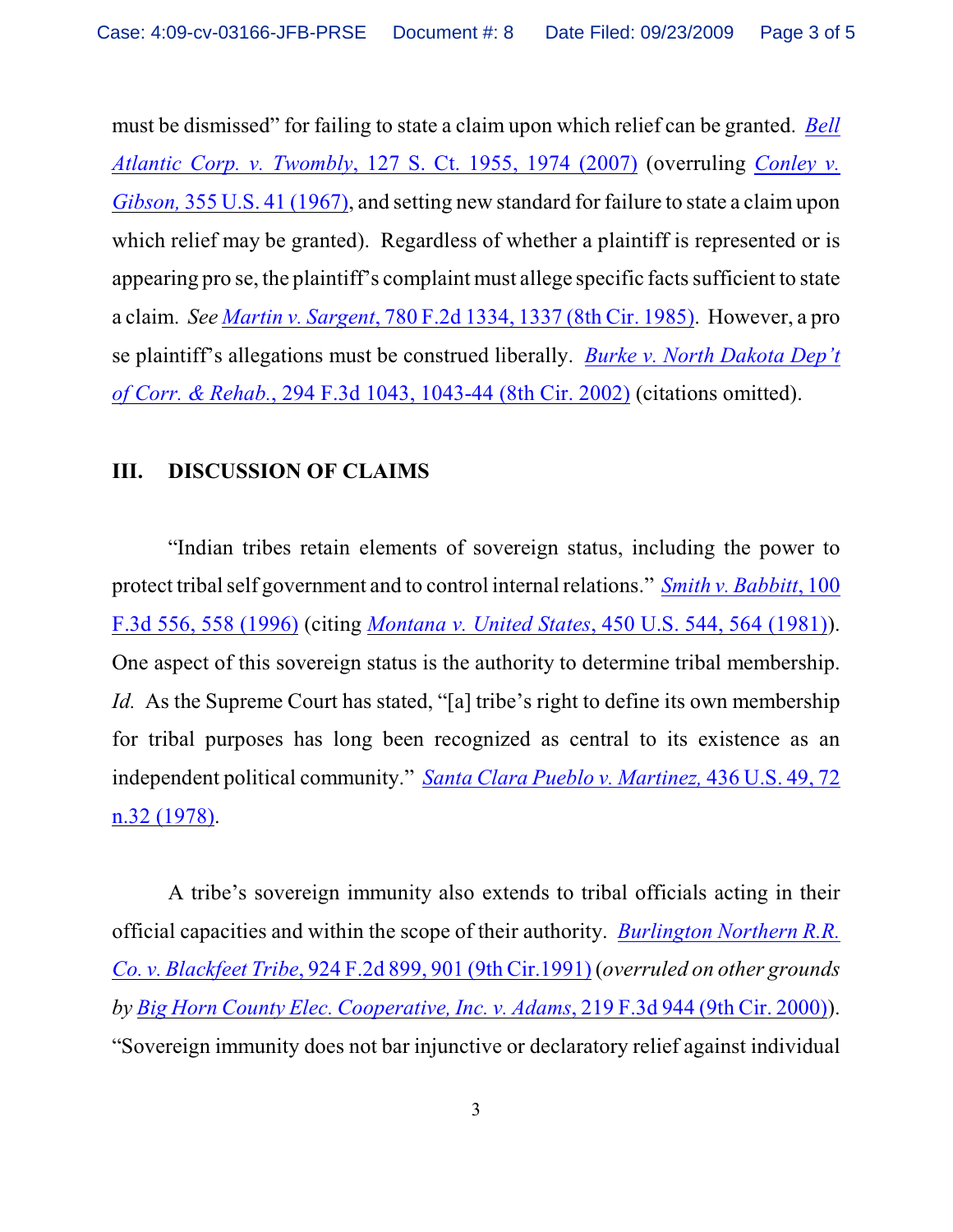tribal officials who allegedly acted outside the scope of their authority." *[Davids v](http://web2.westlaw.com/find/default.wl?rs=WLW9.09&ifm=NotSet&fn=_top&sv=Split&pbc=3F1E7F52&cite=869+F.Supp.+1409&vr=2.0&rp=%2ffind%2fdefault.wl&mt=Westlaw) Coyhis*, 869 F.Supp. [1401, 1409 \(E.D. Wis. 1994\)](http://web2.westlaw.com/find/default.wl?rs=WLW9.09&ifm=NotSet&fn=_top&sv=Split&pbc=3F1E7F52&cite=869+F.Supp.+1409&vr=2.0&rp=%2ffind%2fdefault.wl&mt=Westlaw). Accordingly, tribal officials are not immune from suit if they violate federal law. *Burlington [Northern R.R. Co.](http://web2.westlaw.com/find/default.wl?rs=WLW9.09&ifm=NotSet&fn=_top&sv=Split&pbc=3F1E7F52&cite=924+F.2d+901&vr=2.0&rp=%2ffind%2fdefault.wl&mt=Westlaw)*, 924 [F.2d at 901](http://web2.westlaw.com/find/default.wl?rs=WLW9.09&ifm=NotSet&fn=_top&sv=Split&pbc=3F1E7F52&cite=924+F.2d+901&vr=2.0&rp=%2ffind%2fdefault.wl&mt=Westlaw).

Liberally construed, Plaintiff brings his claims pursuant to the Indian Gaming Regulation Act ("IGRA"). [25 U.S.C. §§ 2701-2721](http://web2.westlaw.com/find/default.wl?rs=WLW9.09&ifm=NotSet&fn=_top&sv=Split&pbc=3F1E7F52&cite=25+U.S.C.+%c2%a7+2701&vr=2.0&rp=%2ffind%2fdefault.wl&mt=Westlaw). The IRGA provides Indian tribes with the authority to distribute gaming proceeds to tribal members, per capita, if such distribution is in compliance with an approved allocation plan. *See* [25 U.S.C.](http://web2.westlaw.com/find/default.wl?rs=WLW9.09&ifm=NotSet&fn=_top&sv=Split&pbc=3F1E7F52&cite=25+U.S.C.+%c2%a7+2710&vr=2.0&rp=%2ffind%2fdefault.wl&mt=Westlaw) [§ 2710\(b\)\(3\)](http://web2.westlaw.com/find/default.wl?rs=WLW9.09&ifm=NotSet&fn=_top&sv=Split&pbc=3F1E7F52&cite=25+U.S.C.+%c2%a7+2710&vr=2.0&rp=%2ffind%2fdefault.wl&mt=Westlaw). It is unclear from Plaintiff's Complaint if the Omaha Tribe has such an approved plan. However, even if it does, whether Plaintiff is entitled to the tribe's casino proceeds turns on a determination of whether Plaintiff is a tribal member.

If Plaintiff is not a tribal member, the court lacks jurisdiction to over his claims. As discussed above, a tribe has the exclusive authority to determine its membership. There is no greater intrusion upon tribal sovereignty than for a federal court to interfere with this determination. *See Smith*[, 100 F.3d at 559](http://web2.westlaw.com/find/default.wl?rs=WLW9.09&ifm=NotSet&fn=_top&sv=Split&cite=100+F.3d+558&vr=2.0&rp=%2ffind%2fdefault.wl&mt=Westlaw).

If Plaintiff is a tribal member, Defendants' act of sending his checks to another "Springer Family" member is not a dispute over IGRA compliance, but rather compliance with the tribe's approved allocation plan. If Plaintiff's claim is that Defendants violated allocation plan procedures, his remedy is in Tribal Court. *See, e.g., [Montgomery v. Flandreau Santee Sioux Tribe](http://web2.westlaw.com/find/default.wl?ifm=NotSet&rp=%2ffind%2fdefault.wl&sv=Split&rs=WLW9.09&cite=905+F.Supp.+740&fn=_top&mt=26&vr=2.0&pbc=3F1E7F52)*, 905 F.Supp. 740, 747 (D.S.D [1995\)](http://web2.westlaw.com/find/default.wl?ifm=NotSet&rp=%2ffind%2fdefault.wl&sv=Split&rs=WLW9.09&cite=905+F.Supp.+740&fn=_top&mt=26&vr=2.0&pbc=3F1E7F52) (citing *Runs After v. United States*[, 766 F.2d 347, 352 \(8th Cir. 1985\)](http://web2.westlaw.com/find/default.wl?ifm=NotSet&rp=%2ffind%2fdefault.wl&sv=Split&rs=WLW9.09&cite=766+F.2d+351&fn=_top&mt=26&vr=2.0&pbc=3F1E7F52) (holding that resolution of tribal law disputes are not within federal court jurisdiction)).